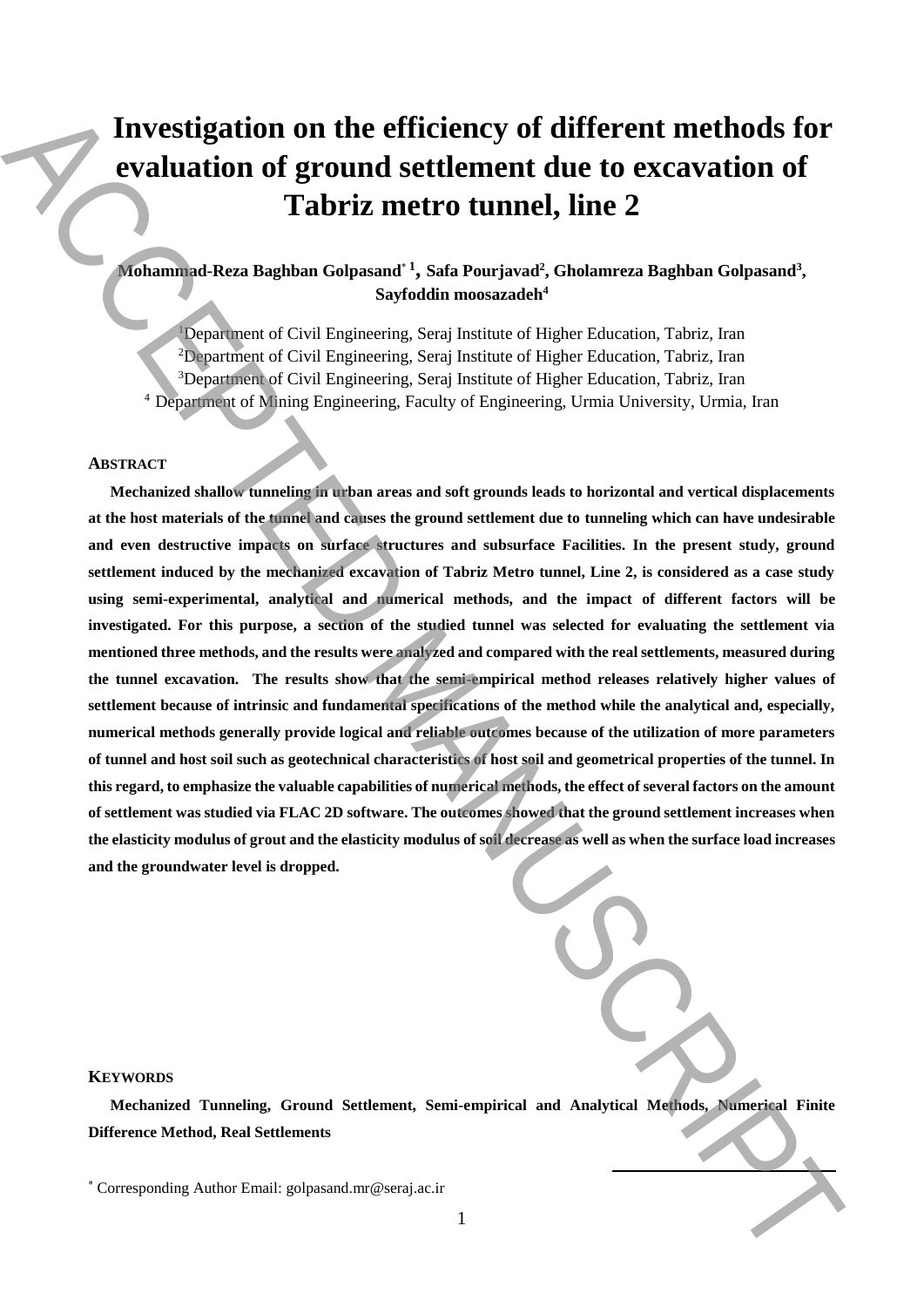# **Introduction**

Excavation of tunnels and other underground spaces disturbs the initial stress state of the soil mass. This process induces displacements of the soil surrounding the tunnel. Depending on the depth of the tunnel and other factors such as the soil characteristics, the tunnel boundary convergence, and soil displacement can extend towards the ground surface and causes the phenomenon of "ground settlements due to tunneling". Given to serious environmental effects of the settlement on surface buildings and subsurface infrastructures, many studies have been done on this subject by researchers. Most of the studies are based on the work of Peck (1969) who analyzed a number of cases and indicated that the transverse profile of surface settlements can be described by an inversed normal distribution (Gaussian) curve [1]. However, some of the famous other researches can be pointed as the references of [2-5].

Several methods have been suggested to study this subject among them semi-empirical method, analytical method and numerical method are more common and applicable in professional and technical activities. In this regard, selection of appropriate method for studying this subject has made most challenges for researchers. So, it is important to further study this issue. In present study, ground settlement due to excavation of the mechanized tunnel of Tabriz metro, Line 2, is evaluated using several methods with considering real settlements, and the efficiency of each of the methods is investigated. Real settlements are basically valuable data and utilization of them is considered a novelty of this study as well as one of the power full points of it. Finally, the effect of several factors, such as geometrical dimensions of the tunnel and the geotechnical parameters of the host soils and the variation of grouting pressure, are investigated on the value of ground settlement due to tunneling using numerical model (FLAC 2D). Interaction of the state interaction of the state interaction of the state interaction of the state interaction of the state interaction of the state interaction of the state interaction of the state interaction of the st

# **Evaluation of Ground Settlement Due to Tunneling**

To do the research, the settlement of ground surface caused by the excavation of the mechanized tunnel of the Tabriz metro Line 2 is evaluated in selected points by several methods and the results are compared to the real settlements of the ground surface, measured during the tunnel excavation. The utilized methods are:

semi-empirical method: the parameters of VL and k were estimated according to geological and geotechnical characteristics of the soil type at each of the points [6, 7].

analytical method: in this method geometrical properties of the tunnel and TBM were determined via approved plan and the amount of ground settlement were calculated using Loghanathn and polous method [8] as

well as with respect to the recommendations of Lee et.al [9].

numerical methods are employed to evaluate the settlement of the ground surface [10-12].

Then, the results are compared by the real settlements, measured experimentally by leveling methods during the mechanized tunneling, to estimate the performance of several methods.

### **Comparison of The Results**

The amounts of the settlements at the selected point were evaluated via three methods including semi-empirical, analytical, and numerical methods and, the results were compared to the real settlements. All the three types of settlements in addition to the real settlements are shown in Fig. 1 and compared together quantitatively in Table 1.



**Figure 1. Comparison of the evaluated and real settlements**

**Table 1. Quantitative comparison of the settlements**

| <b>Evaluatio</b>                                               | Evaluated (Predicted)<br><b>Settlements</b> |                |               | Real            |
|----------------------------------------------------------------|---------------------------------------------|----------------|---------------|-----------------|
| n Method                                                       | Semi-<br>empiric<br>al                      | Analytic<br>al | Numeric<br>al | Settleme<br>nts |
| <b>Settlemen</b><br>$t$ (Cm)                                   | 1.9                                         | 1.5            | 1.7           | 1.6             |
| <b>Differenc</b><br>e to Real<br><b>Settlemen</b><br>ts $(\%)$ | 18.75                                       | $-6.25$        | 6.25          |                 |
|                                                                |                                             |                |               |                 |

Comparison between the results indicated that the real (in-situ) settlements are approximately equal to the settlements obtained via numerical and analytical methods and relatively lower than those obtained by semi-empirical methods. The discrepancy can be concerned with the important fact that the many of geometrical, geotechnical, and operational parameters of mechanized excavation processes are included in the